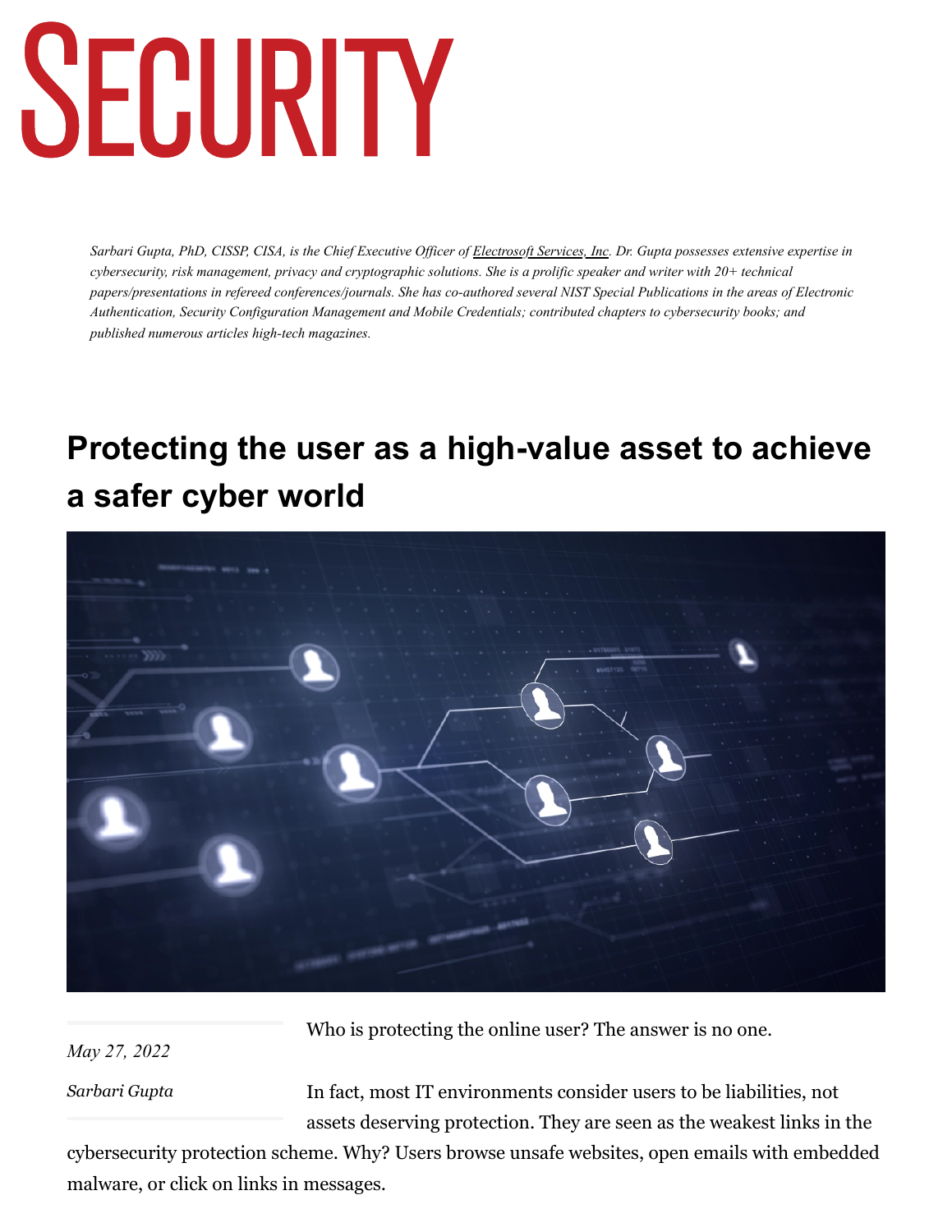Organizations load endpoint protection tools onto end-user computers, such as anti-virus, antispam, anti-phishing and safe browsing. They mandate ongoing user training in security and privacy to aid in the system's protection. Yet, while they increasingly harden systems and networks, they overlook user protection. It is no wonder that users are increasingly viewed as soft targets for attacks.

#### **The End-User Dilemma**

Some may question, "What is the point of protecting users?" Upon careful consideration, they might come to a different conclusion.

Consider all the passwords and PINs to various systems that house data or services, including remote access to organizational systems that users possess. Think about all their personally identifiable information (e.g., date of birth, Social Security Number, mobile phone number, etc.). Contemplate the credit card and financial information that bad actors can use to steal virtual money ― and actual money ― through online schemes. It is little wonder that bad actors bombard end users with cyberattacks.

Because users interface with the cyber world on many levels, risk increases. Most people maintain multiple email accounts, use many downloaded apps, have multiple social media accounts, bank online, etc. They create many avenues through which requests for information or demands for action, immediate or otherwise, can appear.

Many users have fallen for an online attack at one time or the other. Even sophisticated IT users will find it difficult to discern clever phishing attacks or be unable to distinguish authentic website URLs from those that are one character off. Still, others might react too quickly to messages detailing a large sum debited from their bank account and click the link without thinking.

#### **A Solution and Call to Action**

So, what is the solution to this problem? It is time to focus our security protection mechanisms on the user. We must start considering users as not only the subjects of online transactions but also the objects of transactions initiated by other parties.

I propose creating a user centric zero trust (UC-ZT) solution. User centric puts the end user as the focus of the solution. Zero trust asserts a default position wherein users place no trust in any entity trying to interface with them.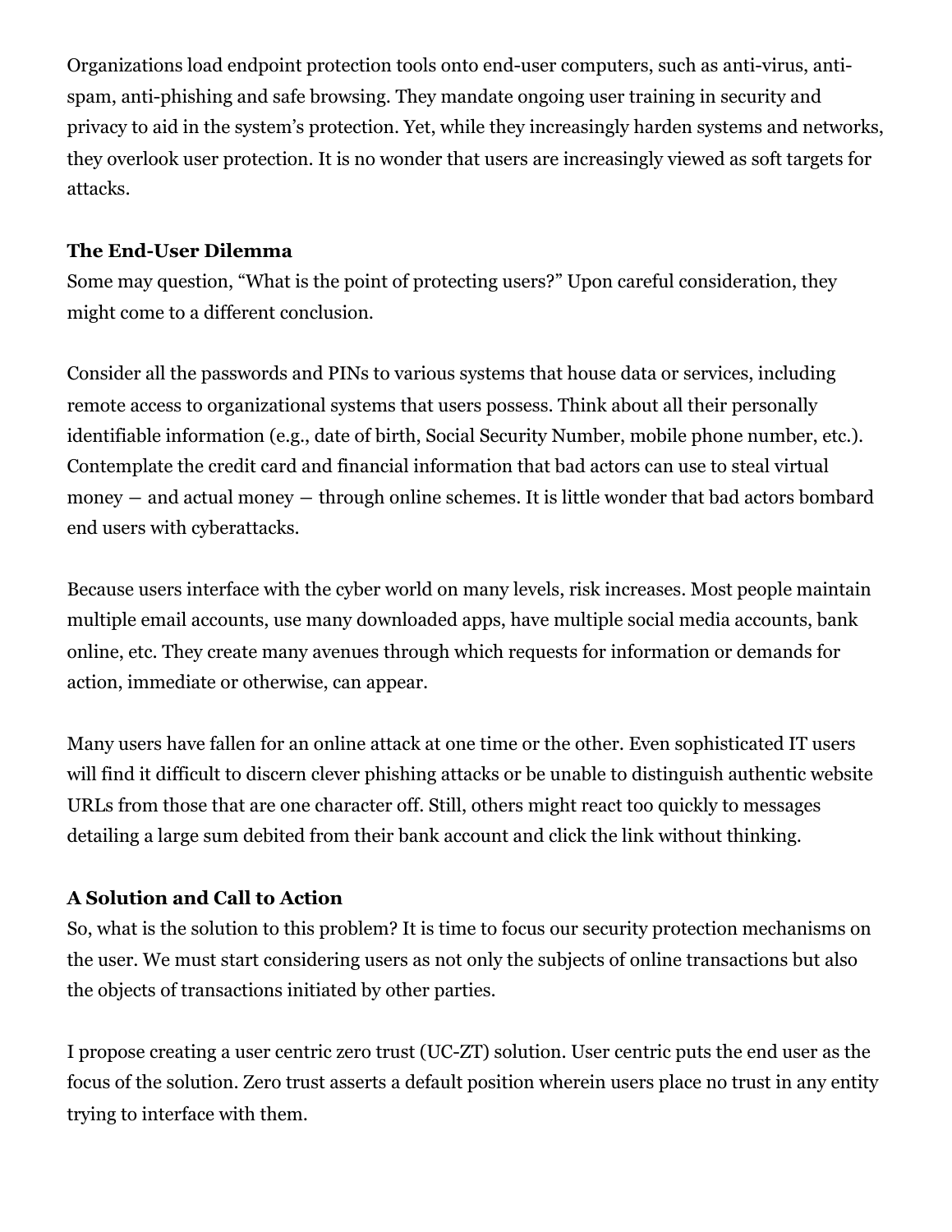Many technologies can help enable UC-ZT environments. For example, Secure Socket Layer) and TLS (Transport Layer Security) (SSL/TLS), Secure Secure/Multipurpose Internet Mail Extension (MIME) encrypted and signed email, bad URL scanning tools and more can play a role. However, they are neither robust nor easy to apply consistently. Plus, such technologies place great responsibility on users and their ability to discern and thwart attacks.

My call to action is straightforward: We need a new mindset within the cybersecurity community that recognizes the user as a high-value asset in need of multi-layered protection. To promote UC-ZT architectures, we need more focused research and development to strengthen existing technologies and identify new ones that offer robust protection across all channels.

For too long, we have tried to protect systems and data. Now, our collective talents must focus on approaching the problem from an additional perspective, recognizing that users, too, possess knowledge and capabilities that the bad actors desperately want.

A new cyber age is dawning. It offers cybersecurity professionals the opportunity to leverage the lessons learned in protecting networks, devices and data in the creation of novel solutions to protect end users. UC-ZT will heighten cybersecurity at a time when the world is experiencing ever more attacks.

Sarbari Gupta, PhD, CISSP, CISA, is the Chief Executive Officer of [Electrosoft Services, Inc](https://www.electrosoft-inc.com/). Dr. Gupta possesses extensive expertise in cybersecurity, risk management, privacy and cryptographic solutions. She is a prolific speaker and writer with 20+ technical papers/presentations in refereed conferences/journals. She has co-authored several NIST Special Publications in the areas of Electronic Authentication, Security Configuration Management and Mobile Credentials; contributed chapters to cybersecurity books; and published numerous articles high-tech magazines.

# **Get our new eMagazine delivered to your inbox every month.**